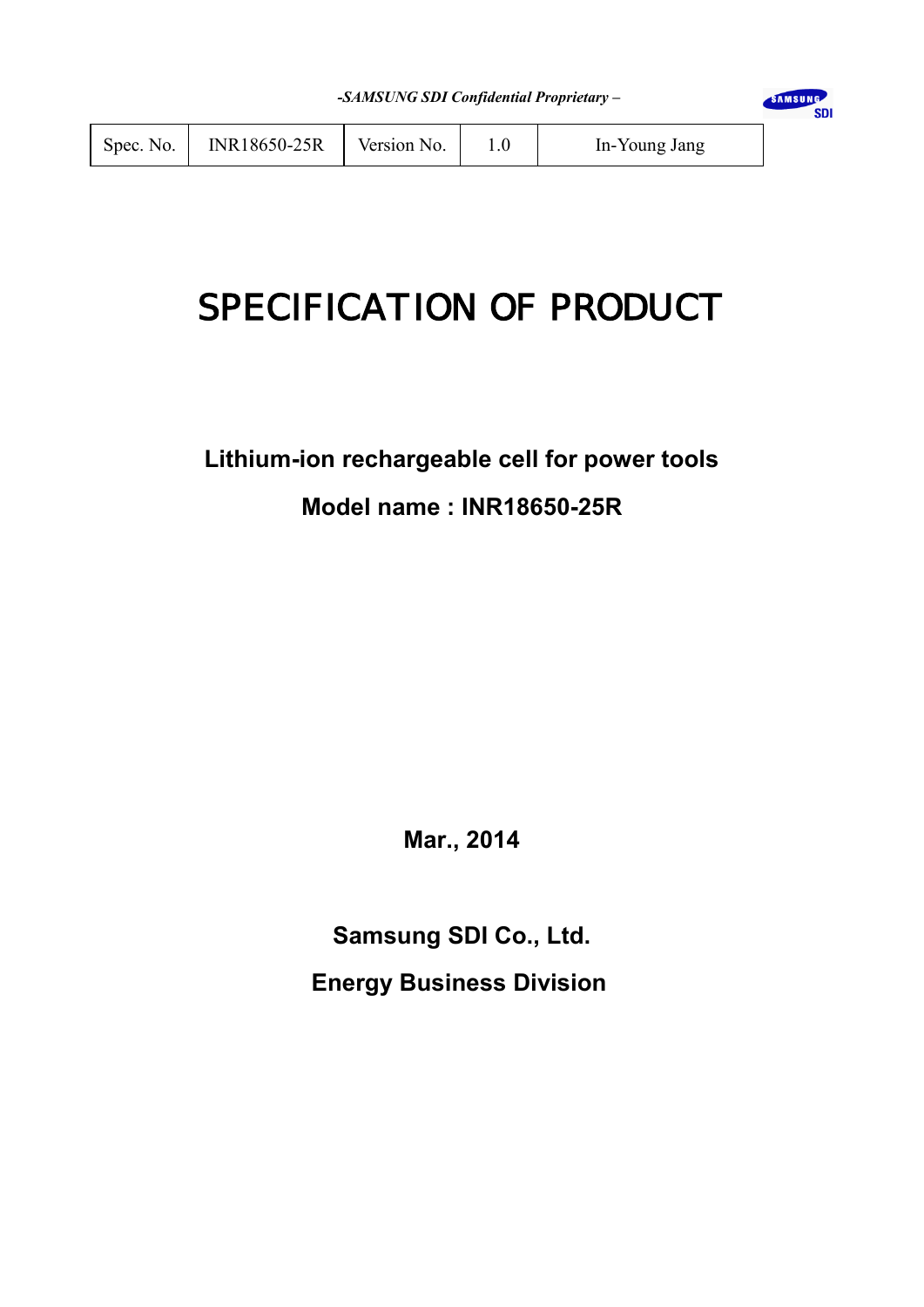**SDI** 



#### **Contents**

- 1.0. Scope
- 2.0. Description and model name
- 2.1. Description
- 2.2. Model name
- 3.0. Nominal specification
- 4.0. Outline dimensions
- 5.0. Appearance
- 6.0. Standard test conditions
- 6.1. Environmental conditions
- 6.2. Measuring equipments
- 7.0. Characteristics
- 7.1. Standard charge
- 7.2. Rapid charge
- 7.3 Nominal discharge capacity
- 7.4. Standard rated discharge capacity
- 7.5. Initial internal impedance
- 7.6. Temperature dependence of discharge capacity
- 7.7. Temperature dependence of charge capacity
- 7.8. Charge rate capabilities
- 7.9. Discharge rate capabilities
- 7.10. Cycle life
- 7.11. Storage characteristics
- 7.12. Status of the cell as of ex-factory
- 8.0. Mechanical Characteristics
- 8.1. Drop test
- 8.2. Vibration test
- 9.0. Safety
- 9.1 Overcharge test
- 9.2 External short-circuit test
- 9.3 Reverse charge test
- 9.4 Heating test
- 10.0. Warranty
- 11.0. Others
- 11.1 Storage for a long time
- 11.2 Others
- 12.0. Packing

#### **Proper use and handling of lithium ion cells**

Handling precaution and prohibitions of lithium Ion rechargeable cells and batteries

Samsung SDI emergency contact information

Additional remarks

Revision history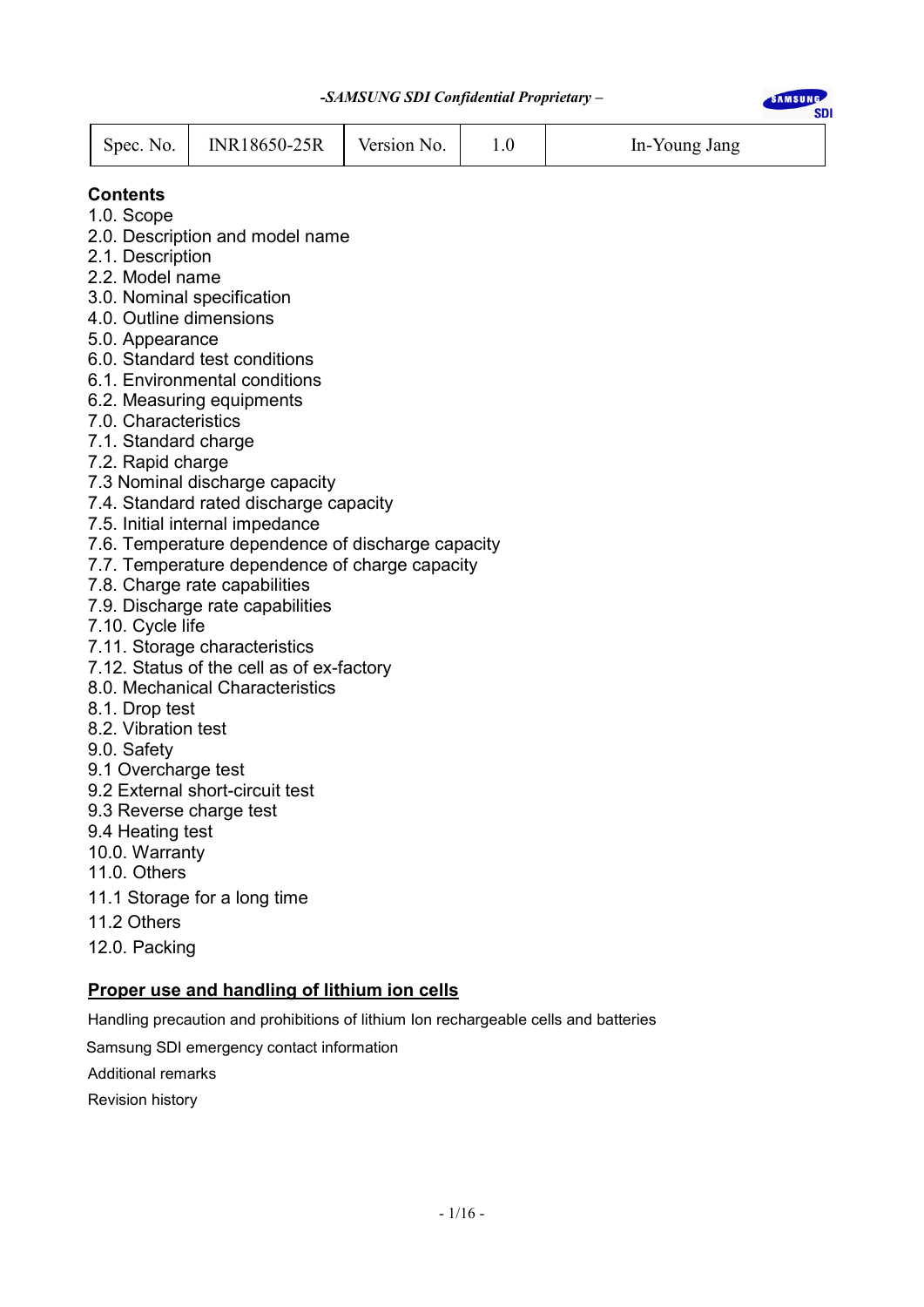**SDI** 

| Spec. No. | <b>INR18650-25R</b> | Version No. |  | In-Young Jang |
|-----------|---------------------|-------------|--|---------------|
|-----------|---------------------|-------------|--|---------------|

#### **1.0. Scope**

This product specification has been prepared to specify the rechargeable lithium-ion cell

('cell') to be supplied to the customer by Samsung SDI Co., Ltd.

#### **2.0. Description and model name**

- 2.1 Description lithium-ion rechargeable cell
- 2.2 Model name INR18650-25R

#### **3.0. Nominal specifications**

| <b>Item</b>                                       | <b>Specification</b>                                                                              |
|---------------------------------------------------|---------------------------------------------------------------------------------------------------|
| 3.1 Nominal discharge capacity                    | 2,500mAh<br>Charge: 1.25A, 4.20V, CCCV 125mA cut-off,<br>Discharge: 0.2C, 2.5V discharge cut-off  |
| 3.2 Nominal voltage                               | 3.6V                                                                                              |
| 3.3 Standard charge                               | CCCV, 1.25A, $4.20 \pm 0.05$ V, 125mA cut-off                                                     |
| 3.4 Rapid charge                                  | CCCV, 4A, 4.20 ± 0.05 V, 100mA cut-off                                                            |
| 3.6 Charging time                                 | Standard charge: 180min / 125mA cut-off<br>Rapid charge: 60min (at $25^{\circ}$ ) / 100mA cut-off |
| 3.7 Max. continuous discharge<br>(Continuous)     | 20A(at 25°C), 60% at 250 cycle                                                                    |
| 3.8 Discharge cut-off voltage<br>End of discharge | 2.5V                                                                                              |
| 3.9 Cell weight                                   | 45.0g max                                                                                         |
| 3.10 Cell dimension                               | Height: $64.85 \pm 0.15$ mm<br>Diameter: $18.33 \pm 0.07$ mm                                      |
|                                                   | Charge: $0$ to $50^{\circ}$ C                                                                     |
| 3.11 Operating temperature                        | (recommended recharge release $<$ 45 $\degree$ C)                                                 |
| (surface temperature)                             | Discharge: -20 to $75^{\circ}$ C                                                                  |
|                                                   | (recommended re-discharge release $\leq 60^{\circ}$ C)                                            |
|                                                   | $-30 \sim 25 \degree$ (1*)<br>1.5 year                                                            |
| 3.12 Storage temperature                          | $-30 - 45$ °C(1*)<br>3 months                                                                     |
| (Recovery 90% after storage)                      | $-30 - 60$ °C(1*)<br>1 month                                                                      |

Note (1): If the cell is kept as ex-factory status (50±5% SOC, 25℃),

 the capacity recovery rate is more than 90% of 10A discharge capacity 100% is 2,450mAh at 25℃ with SOC 100% after formation.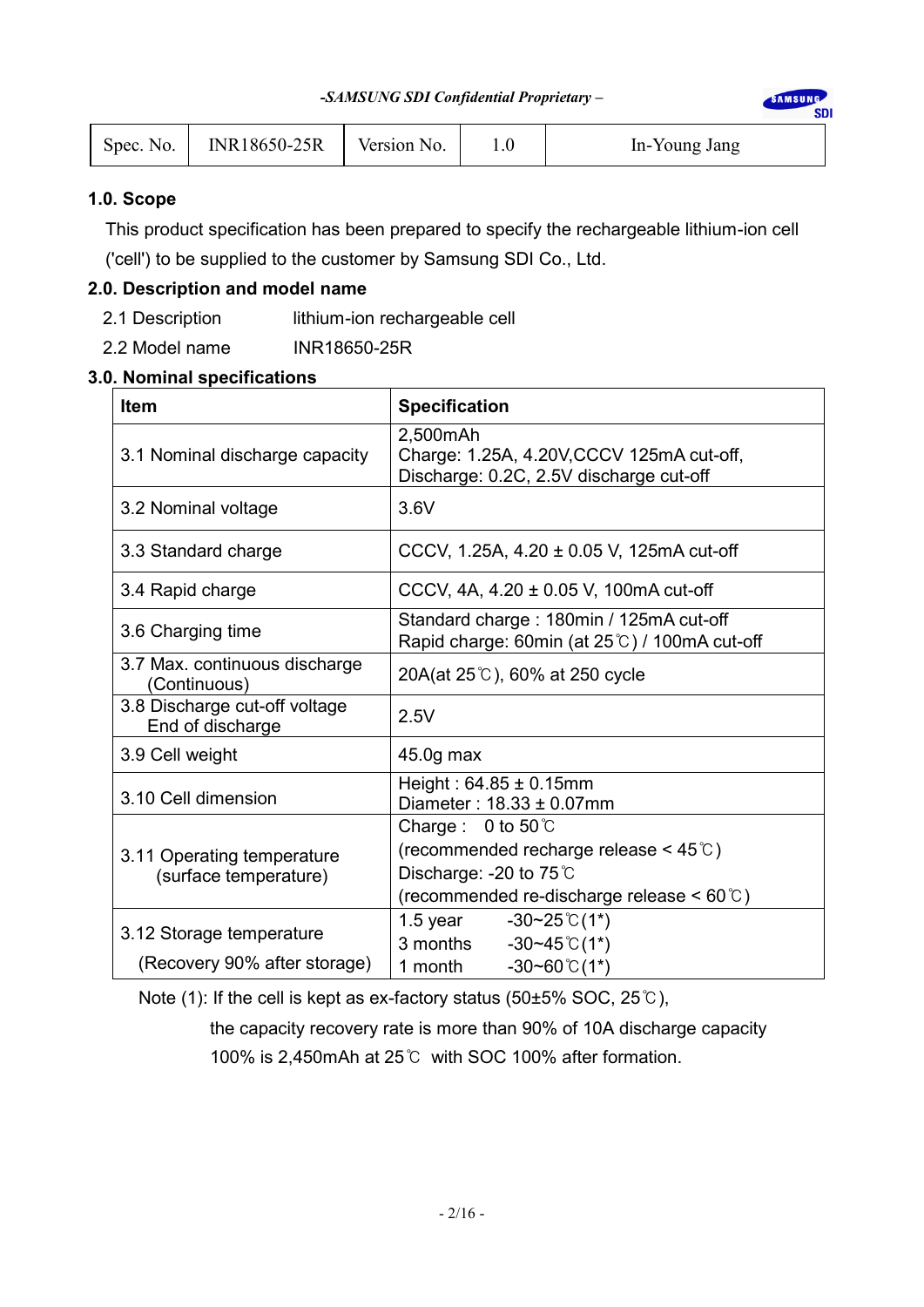**SDI** 

| Spec. No. | INR18650-25R | Version No. |  | In-Young Jang |
|-----------|--------------|-------------|--|---------------|
|-----------|--------------|-------------|--|---------------|

#### **4.0 Outline dimensions**

See the attachment (Fig. 1)

#### **5.0. Appearance**

 There shall be no such defects as scratch, rust, discoloration, leakage which may adversely affect commercial value of the cell.

# **6.0. Standard test conditions**

6.1 Environmental conditions

 Unless otherwise specified, all tests stated in this specification are conducted at temperature  $25±5^{\circ}$  and humidity  $65±20\%$ .

#### 6.2 Measuring equipments

(1) Amp-meter and volt-meter

 The amp-meter and volt-meter should have an accuracy of the grade 0.5mA and mV or higher.

(2) Slide caliper

The slide caliper should have 0.01 mm scale.

(3) Impedance meter

The impedance meter with AC 1kHz should be used.

#### **7.0. Characteristics**

7.1 Standard charge

This "Standard charge" means charging the cell CCCV with charge current 0.5CmA

(1,250mA), constant voltage 4.2V and 125mA cut-off in CV mode at 25℃ for capacity. .

7.2 Rapid charge

 Rapid charge means charging the cell CCCV with charge current 4A and 100mA cut-off at 25℃

7.3 Nominal discharge capacity

 The standard discharge capacity is the initial discharge capacity of the cell, which is measured with discharge current of 500mA(0.2C) with 2.5V cut-off at 25℃ within 1hour after the standard charge.

Nominal discharge capacity  $\geq 2,500$ mAh

Which complying to the minimum capacity of IEC61960 standard.

#### 7.4 Standard rated discharge capacity

The standard rated discharge is the discharge capacity of the cell, which is measured with discharge current of 10A with 2.5V cut-off at 25℃ within 1 hour after the standard charge.

Standard rated discharge capacity  $\geq 2,450$ mAh

7.5 Initial internal impedance

Initial internal impedance measured at AC 1kHz after standard charge

Initial internal impedance  $\leq 18 \text{ m}\Omega$ 

7.6 Temperature dependence of discharge capacity Capacity comparison at each temperature, measured with discharge constant current 10A and 2.5V cut-off after the standard charge is

as follows.

| Discharge temperature |                 |          |              |              |  |  |
|-----------------------|-----------------|----------|--------------|--------------|--|--|
| ດ∩°∩<br>⊃ ט∠-         | $-10^{\circ}$ C | ົື<br>◡◡ | າ⊼°∩<br>∠∪ ⊘ | $60^{\circ}$ |  |  |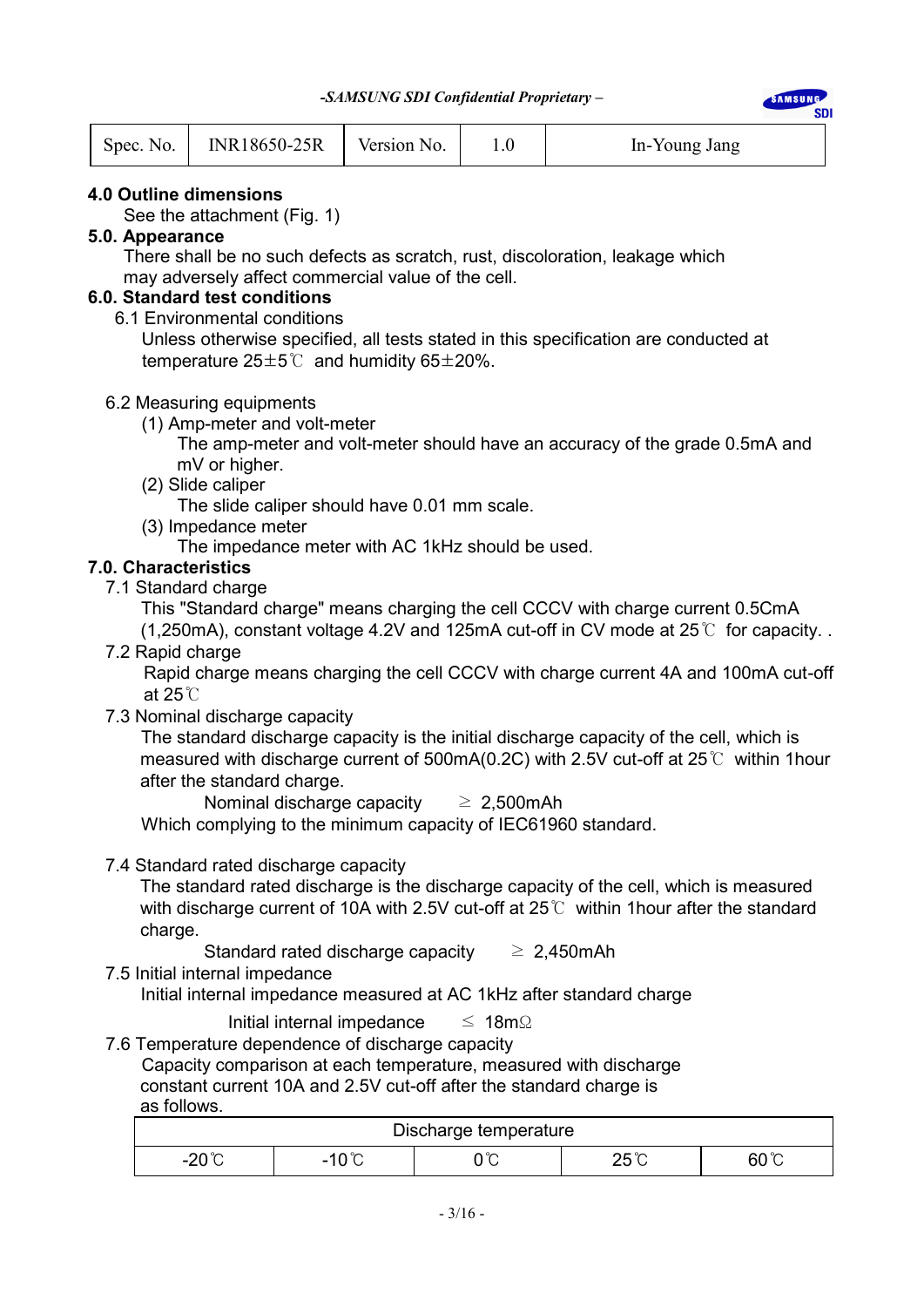#### *-SAMSUNG SDI Confidential Proprietary –*

**AMSUN** 

sni

| Spec. No. | INR18650-25R | Version No. |  | In-Young Jang |
|-----------|--------------|-------------|--|---------------|
|-----------|--------------|-------------|--|---------------|

| 60% | 75% | 80% | 00% | 00% |
|-----|-----|-----|-----|-----|
|-----|-----|-----|-----|-----|

Note: If charge temperature and discharge temperature is not the same. the interval for temperature change is 3 hours.

Percentage index of the discharge at 25℃ at 10A (=2,450mAh) is 100%.

#### 7.7 Temperature dependence of charge capacity

 Capacity comparison at each temperature, measured with discharge constant current 10A and 2.5V cut-off after the standard charge is as follows.

|                   |     |    | Charge temperature |                 | Discharge temperature |                |
|-------------------|-----|----|--------------------|-----------------|-----------------------|----------------|
|                   |     | 5℃ |                    | 25℃   45℃   50℃ |                       | $25^{\circ}$ C |
| Relative capacity | 80% |    | 90%   100%   95%   |                 | 95%                   |                |

 Note: If charge temperature and discharge temperature is not the same, the interval for temperature change is 3 hours.

Percentage index of the discharge at 25℃ at 10A (=2,450mAh) is 100%. 7.8 Charge rate capabilities

Discharge capacity is measured with constant current 10A and 2.5V cut-off after the cell is charged with 4.2V as follows.

|                      | Charge condition |                         |  |  |  |
|----------------------|------------------|-------------------------|--|--|--|
| Current              | Standard 1.25A   | Maximum rapid charge 4A |  |  |  |
| Cut-off              | 125mA            | 100 <sub>m</sub> A      |  |  |  |
| Relative<br>Capacity | 100%             | 98%                     |  |  |  |

Note: Percentage index of the discharge at 25℃ at 10A (=2,450mAh) is 100%. 7.9 Discharge rate capabilities

Discharge capacity is measured with the various currents in under table and 2.5V cut-off after the standard charge.

|                      | Discharge condition |     |      |     |     |  |
|----------------------|---------------------|-----|------|-----|-----|--|
| Current              | 0.50A               | 5A  | 10A  | 15A | 20A |  |
| Relative<br>Capacity | 100%                | 97% | 100% | 97% | 95% |  |

Percentage index of the discharge at 25℃ at 10A (=2,450mAh) is 100%.

## 7.10 Cycle life

With standard charge and maximum continuous discharge.

Capacity after 250cycles,

Capacity  $\geq 1.500$ mAh (60% of the nominal capacity at 25 °C)

7.11 Storage characteristics

Standard rated discharge capacity after storage for 1 month at 60  $\degree$  from the standard charged state is  $\geq 90\%$  of the initial 10A discharge capacity at 25 °C

7.12 Status of the cell as of ex-factory

The cell should be shipped in 50  $\pm$  5% charged state. In this case, OCV is from 3.600V to 3.690V.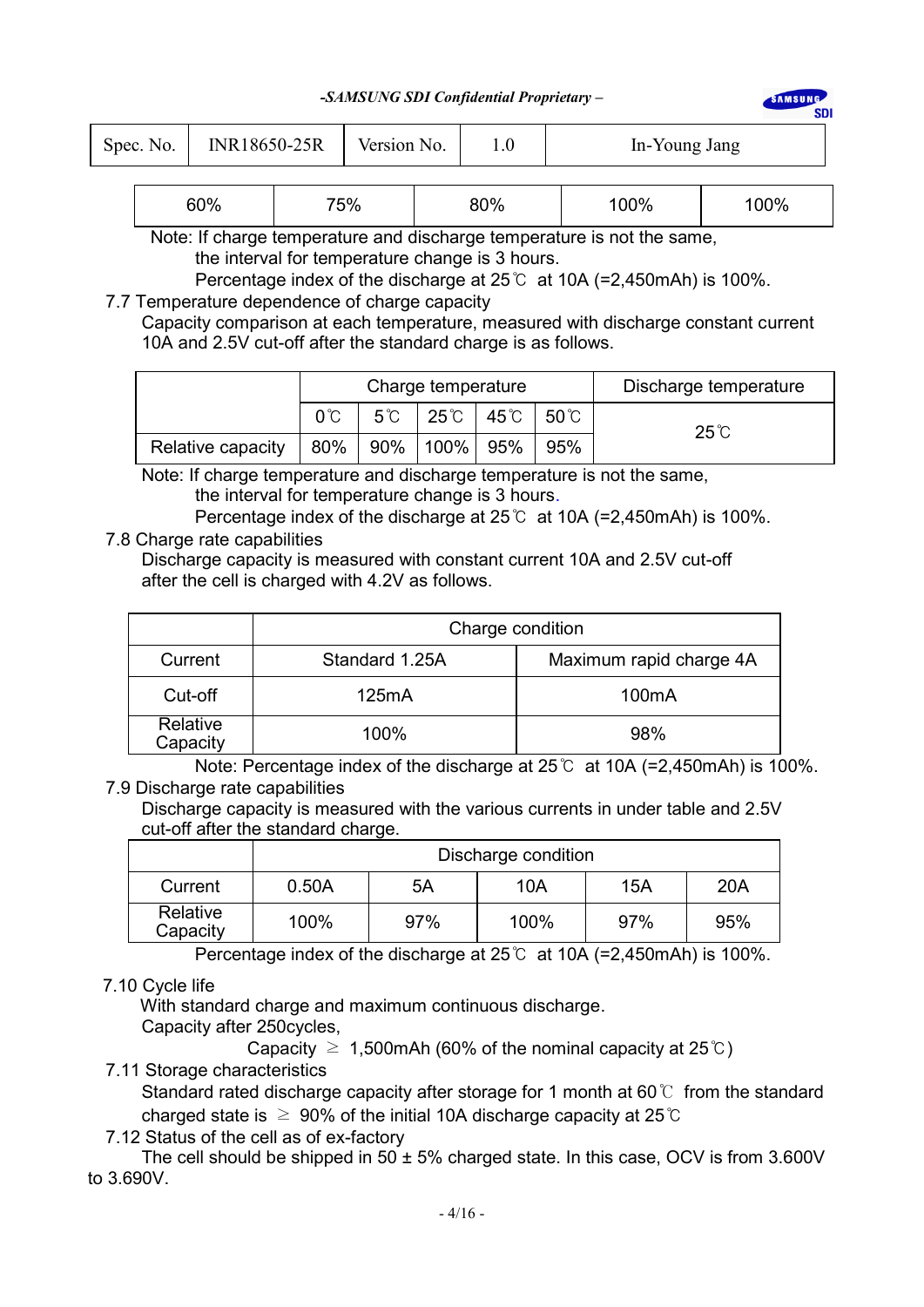| Spec. No. | INR18650-25R | Version No. |  | In-Young Jang |
|-----------|--------------|-------------|--|---------------|
|-----------|--------------|-------------|--|---------------|

#### **8.0. Mechanical Characteristics**

8.1 Drop test

Test method: Cell(as of shipment or full charged) drop onto a concrete from 1.0m height at 3 sides.

SAMSUNG

sni

Criteria: No leakage, Voltage decrease≦0.025V, AC iR increase ≦1.0mΩ

8.2 Vibration test

Test method: As to the UN transportation regulation(UN38.3), for each axis (X and Y axis with cylindrical cells) 7Hz→200Hz→7Hz for 15min, repetition 12 times totally 3hours, the acceleration 1g during 7 to 18Hz and 8g (amplitude 1.6mm) up to 200Hz. Criteria: No leakage, with less than 10mV of OCV drop

#### **9.0. Safety**

9.1 Overcharge test

Test method: To charge with 20A-20V at 25℃ for 3hr.

Criteria: No fire, and no explosion.

9.2 External short-circuit test

Test method: To short-circuit the standard charged cell (or 50% discharged cell) by connecting positive and negative terminal by 80mΩ wire for 10min. Criteria: No fire, and no explosion.

9.3 Reverse charge test

Test method: To charge the standard charged cell with charge current 10A By 0V for 2.5 hours.

Criteria: No fire, and no explosion.

#### 9.4 Heating test

Test method: To heat up the standard charged cell at heating rate 5  $\degree$  per minute up to 130℃ and keep the cell in oven for 10 minutes.

Criteria: No fire, and no explosion.

#### **10.0. Warranty**

Samsung SDI will be responsible for replacing the cell against defects or poor workmanship for 18months from the date of shipping. Any other problem caused by malfunction of the equipment or mix-use of the cell is not under this warranty.

The warranty set forth in proper using and handling conditions described above and excludes in the case of a defect which is not related to manufacturing of the cell.

#### **11.0. Others**

11.1 Storage for a long time

 If the cell is kept for a long time (3 months or more), It is strongly recommended that the cell is preserved at dry and low-temperature.

11.2 Others

 Any matters that specifications do not have, should be conferred with between the both parties.

#### **12.0. Packing**

See Fig.2, Package Drawing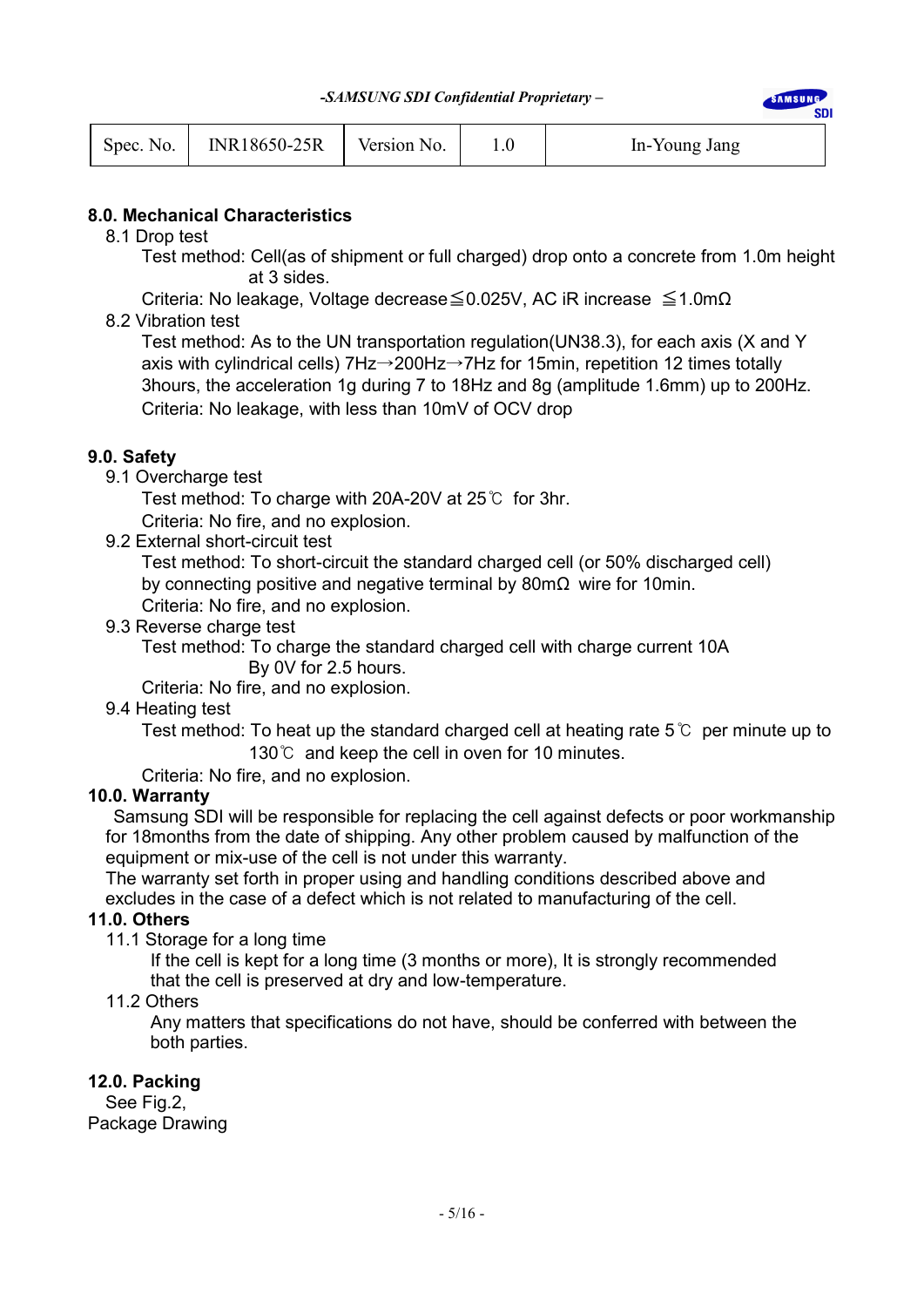| -SAMSUNG SDI Confidential Proprietary - |              |             |  |               |  |  |
|-----------------------------------------|--------------|-------------|--|---------------|--|--|
| Spec. No.                               | INR18650-25R | Version No. |  | In-Young Jang |  |  |





Unit : mm With tube

# **Fig.1. Outline dimensions of INR110500-25R**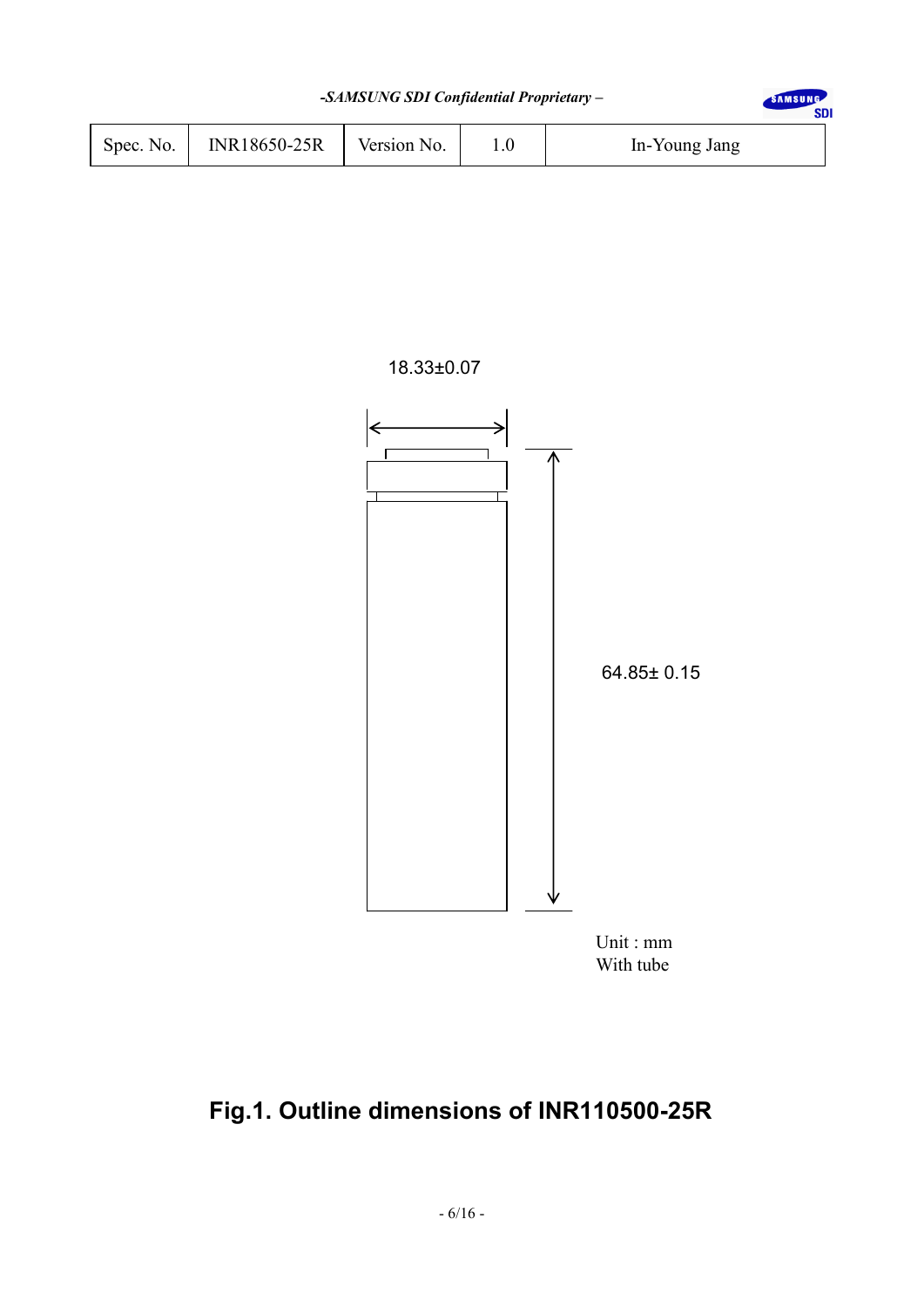|                       |              |             |               | <b>SDI</b> |
|-----------------------|--------------|-------------|---------------|------------|
| Spec. No. $\parallel$ | INR18650-25R | Version No. | In-Young Jang |            |



# **Fig.2. Package drawing**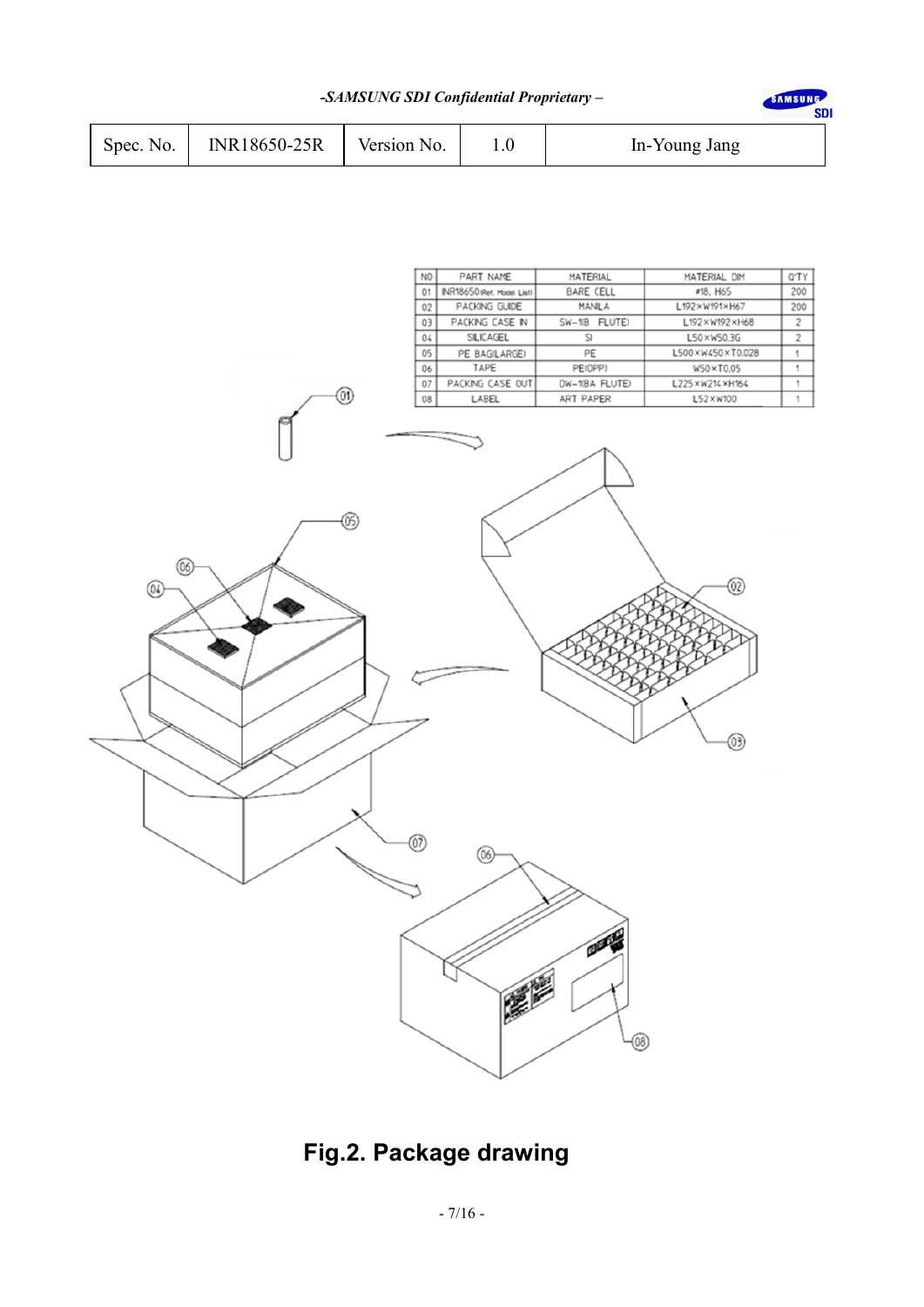**AMSUN SDI** 

| Spec. No. | INR18650-25R | Version No. |  | In-Young Jang |
|-----------|--------------|-------------|--|---------------|
|-----------|--------------|-------------|--|---------------|

# **Proper use and handling of lithium ion cells**

See before using lithium-ion cell Supplied by **Samsung SDI Co., Ltd.** 

#### **1.0. General**

 This document has been prepared to describe the appropriate cautions and prohibitions, which the customer should take or employ when the customer uses and handles the lithium ion cell to be manufactured and supplied by Samsung SDI Co., Ltd., in order to obtain optimal performance and safety.

#### **2.0. Charging**

2.1 Charging current

 Charging current shall be less than maximum charge current specified in the product specification.

2.2 Charging voltage

Charging shall be done by voltage less than that specified in the product specification.

2.3 Charging time

 Continuous charging under specified voltage does not cause any loss of performance characteristics. However, the charge timer is recommended to be installed from a safety consideration, which shuts off further charging at time specified in the product specification.

2.4 Charging temperature

The cell shall be charged within a range of specified temperatures in the specification.

2.5 Reverse charging

 The cell shall be connected, confirming that its poles are correctly aligned. Inverse charging shall be strictly prohibited. If the cell is connected improperly, it may be damaged.

## **3.0. Discharging**

- 3.1 Discharging
	- 3.1.1 The cell shall be discharged continuously at less than maximum discharge current specified in the product specification. In case of the higher discharge current should be set, it shall be discussed together with SDI.
- 3.2 Discharging temperature
	- 3.2.1 The cell shall be discharged within a range of temperatures specified in the product specification.
	- 3.2.2 Otherwise, it may cause loss of performance characteristics.
- 3.3 Over-discharging
	- 3.3.1 The system should equip with a device to prevent further discharging exceeding discharging cut-off voltage specified in the product specification.
	- 3.3.2 Over-discharging may cause loss of performance characteristics of battery.
	- 3.3.3 Over-discharging may occur by self-discharge if the battery is left for a very long time without any use.
	- 3.3.4 The charger should equip with a device to detect voltage of cell block and to determine recharging procedures.

#### **4.0. Storage**

4.1 Storage conditions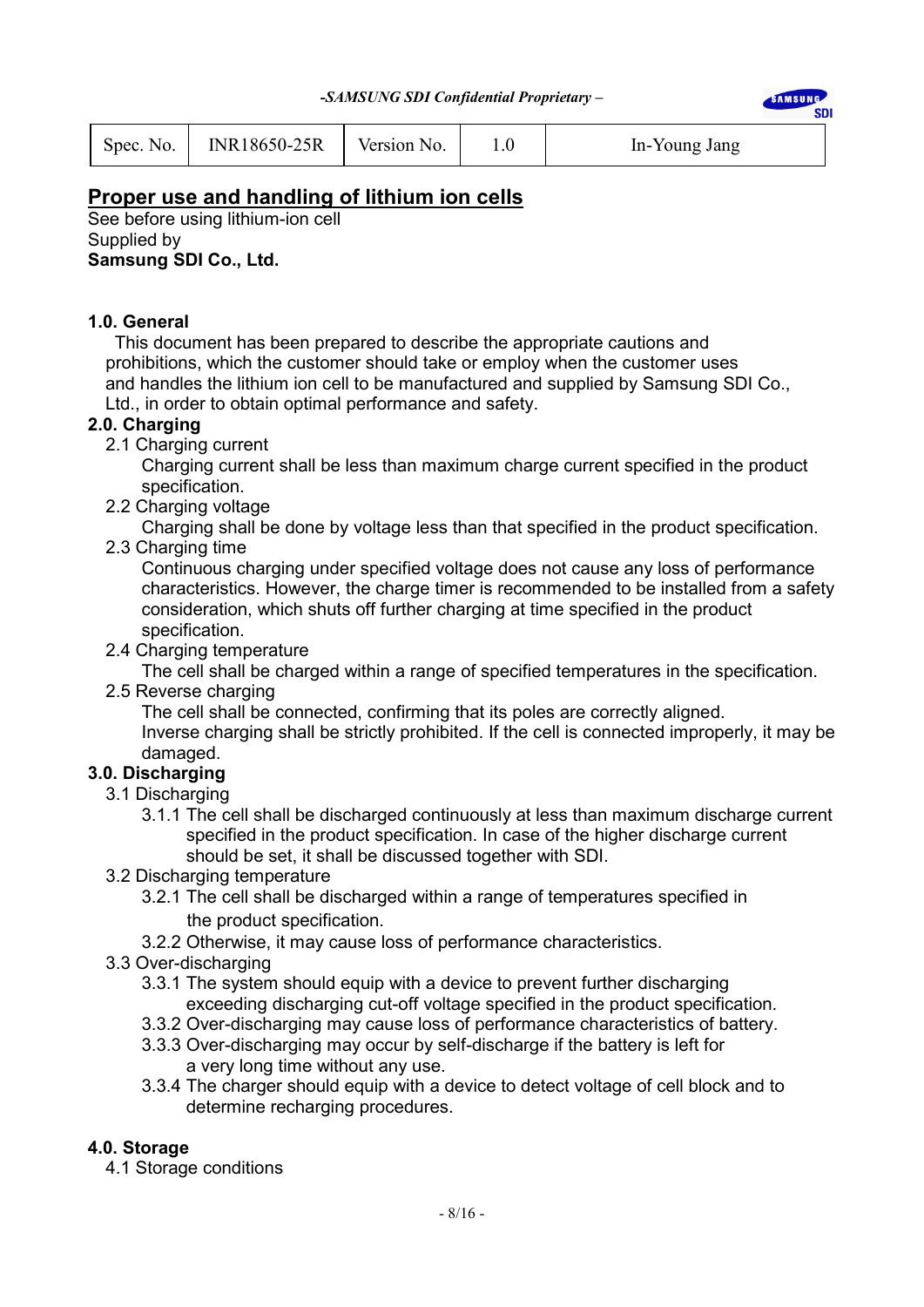**AMSHA** 

| Spec. No. | INR18650-25R | Version No. |  | In-Young Jang |  |
|-----------|--------------|-------------|--|---------------|--|
|-----------|--------------|-------------|--|---------------|--|

- 4.1.1 The cell should be stored within a range of temperatures specified in the product specification.
- 4.1.2 Otherwise, it may cause loss of performance characteristics, leakage and/or rust.

## 4.2 Long-term storage

- 4.2.1 The cell should be used within a short period after charging because long-term storage may cause loss of capacity by self-discharging.
- 4.2.2. If long-term storage is necessary, the cell should be stored at lower voltage within a range specified in the product specification, because storage with higher voltage may cause more loss of performance characteristics.

# **5.0. Cycle life**

- 5.1 Cycle life performance
	- 5.1.1 The cell can be charged/discharged repeatedly up to times specified in the product specification with a certain level of capacity specified in the product specification.
	- 5.1.2 Cycle life may be determined by conditions of charging, discharging, operating temperature and/or storage.

## **6.0. Design of system**

- 6.1 Connection between the cell and the battery
	- 6.1.1 The cell should not be soldered directly with other cells. Namely, the cell should be welded with leads on its terminal and then be soldered with wire or leads to solder.
	- 6.1.2 Otherwise, it may cause damage of component, such as separator and insulator, by heat generation.
- 6.2 Positioning the battery in the system
	- 6.2.1 The battery should be positioned as possible as far from heat sources and high temperature components.
	- 6.2.2 Otherwise, it may cause loss of characteristics.
	- 6.2.3 The recommended spacing between the cells is more than 1mm.
- 6.3 Mechanical shock protection of the battery
	- 6.3.1 The battery should be equipped with appropriate shock absorbers in the pack in order to minimize shock, which can damage the cells.
	- 6.3.2 Otherwise, it may cause shape distortion, leakage, heat generation and/or rupture and/or open circuit.
- 6.4 Short-circuit protection of the cell
	- 6.4.1 The cell equips with an insulating sleeve to protect short-circuit which may occur during transportation, battery assembly and /or system operation.
	- 6.4.2 If the cell sleeve is damaged by some cause such as outside impact, it may cause short-circuit with some wiring inside the battery.
- 6.5 Connection between the battery and charger/system
	- 6.5.1 The battery should be designed to be connected only to the specified charger and system.
	- 6.5.2 A reverse connection of the battery, even in the specified system, should be avoided by employing special battery design such as a special terminals.
- 6.6 Pack design
	- 6.6.1 The current consumption of the battery pack should be under 10uA at sleep mode.
	- 6.6.2 Cell voltage monitoring system.

The system (charger or pack) should be equipped with a device to monitor each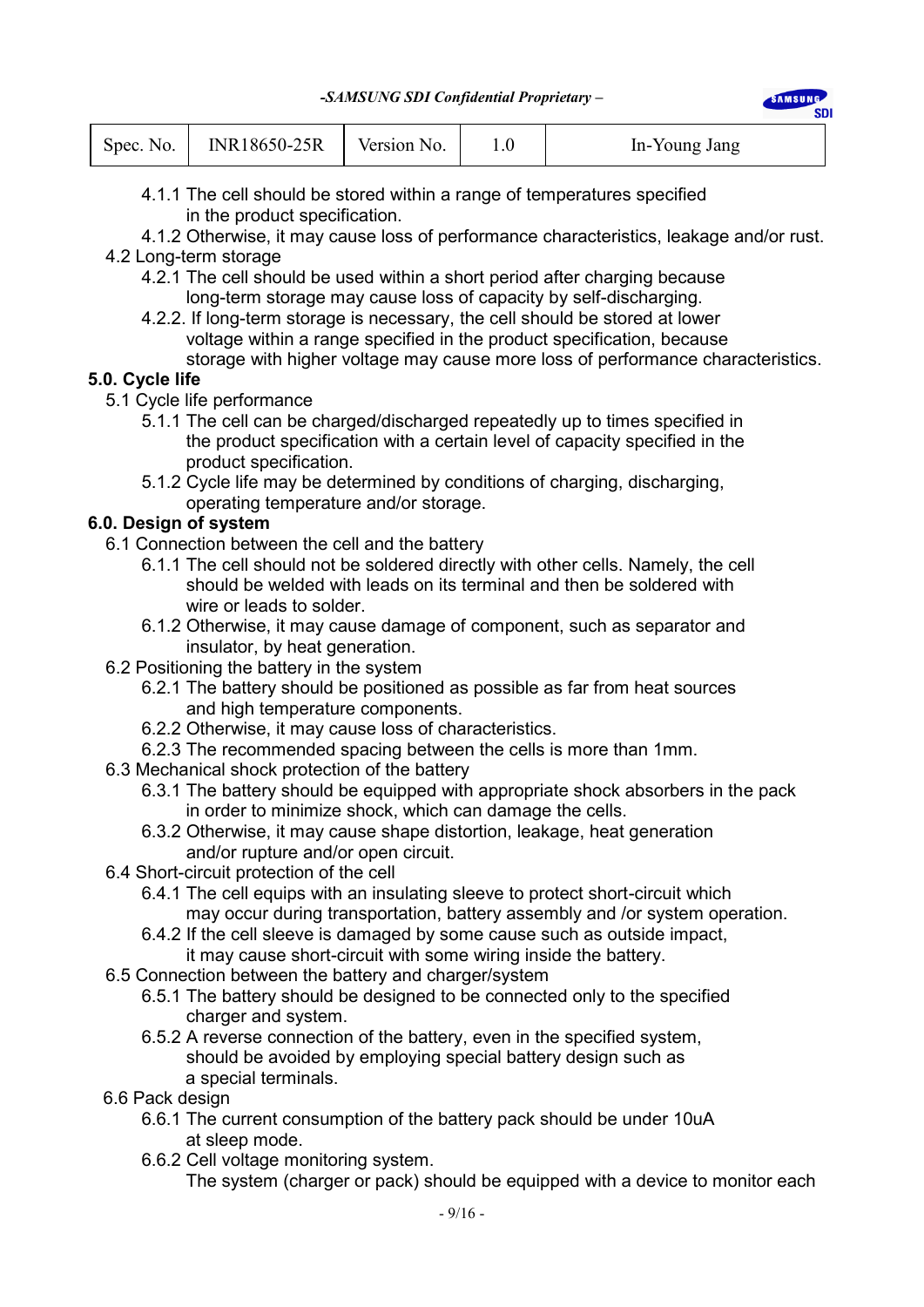| Spec. No. | INR18650-25R | Version No. |  | In-Young Jang |  |
|-----------|--------------|-------------|--|---------------|--|
|-----------|--------------|-------------|--|---------------|--|

voltage of cell block to avoid cell imbalance which can cause damage to the cells.

SAMSUN

sni

6.6.4 The battery pack or system should have warning system such as over temperature, over voltage, over current, and so on.

#### **7.0. Battery pack assembly**

- 7.1 Prohibition of usage of damaged cell
	- 7.1.1 The cell should be inspected visually before battery assembly.
	- 7.1.2 The cell should not be used if sleeve-damage, can-distorsion and/or
		- electrolyte-smell is detected.
- 7.2 Terminals handling
	- 7.2.1 Excessive force on the negative terminal should be avoided when external strip terminal is welled.
- 7.3 Transportation
	- 7.3.1 If the cell is necessary to be transported to such as the battery manufacturer, careful precautions should be taken to avoid damage of cell.

#### **8.0. Others**

- 8.1 Disassembly
	- 8.1.1 The cell should not be dismantled from the battery pack.
	- 8.1.2 Internal short-circuit caused by disassembly may lead to heat generation and/or venting.
	- 8.1.3 When the electrolyte is coming in contact with the skin or eyes, flush immediately with fresh water and seek medical advice.
- 8.2 Short-circuiting
	- 8.2.1 Short-circuit results in very high current which leads to heat generation.
	- 8.2.3 An appropriate circuitry should be employed to protect accidental short-circuiting.
- 8.3 Incineration
	- 8.3.1 Incinerating and disposing of the cell in fire are strictly prohibited,
		- because it may cause rupture and explosion.
- 8.4 Immersion
	- 8.4.1 Soaking the cell in water is strictly prohibited, because it may cause corrosion and leakage of components to be damaged to functions
- 8.5 Mixing use
	- 8.5.1 Different types of cell, or same types but different cell manufacturer's shall not be used, which may lead to cell imbalance, cell rupture or damage to system due to the different characteristics of cell.
- 8.6 Battery exchange
	- 8.6.1 Although the cell contains no environmentally hazardous component, such as lead or cadmium, the battery shall be disposed according to the local regulations when it is disposed.
	- 8.6.2 The cell should be disposed with a discharged state to avoid heat generation by an inadvertent short-circuit.
- 8.7 Caution

The Battery used in this device may present a risk of fire or chemical burn if mistreated.

Do not disassemble, expose to heat above 100℃ or incinerate it.

Replace battery with those of Samsung SDI only.

Use of another battery may cause a risk of fire or explosion.

Dispose of used battery promptly.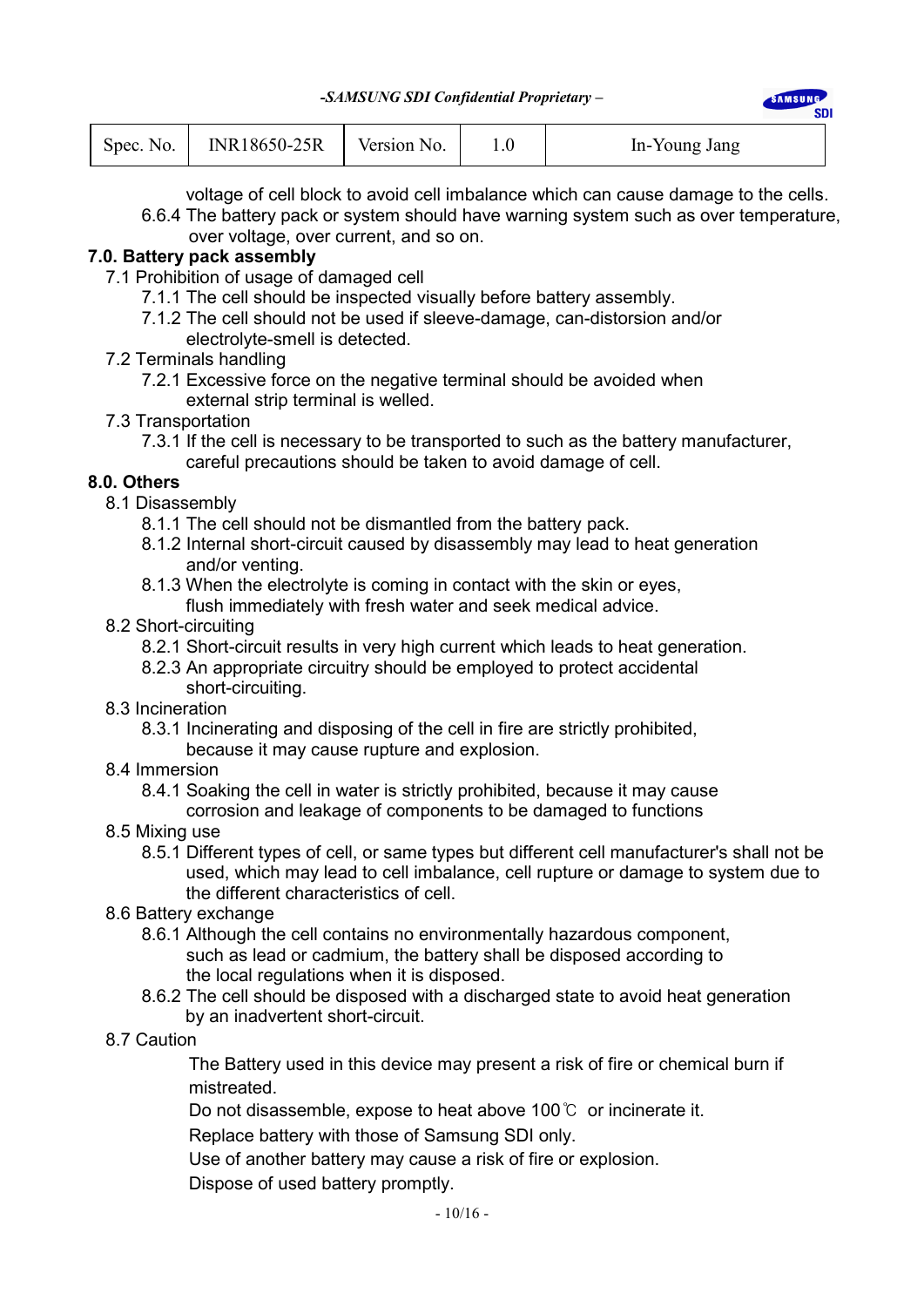| Spec. No. | INR18650-25R | Version No. |  | In-Young Jang |
|-----------|--------------|-------------|--|---------------|
|-----------|--------------|-------------|--|---------------|

Keep battery away from children.

Do not disassemble and do not dispose of battery in fire.

8.8 Warning – Attached

#### **Handling precaution and prohibitions of lithium Ion rechargeable cells and batteries**

Inaccurate handling of lithium ion and lithium ion polymer rechargeable battery may cause leakage, heat, smoke, an explosion, or fire.

This could cause deterioration of performance or failure. Please be sure to follow instructions carefully.

1.1 Storage

 Store the battery at low temperature (below 25℃ is recommended), low humidity, no dust and no corrosive gas atmosphere.

1.2 Safety precaution and prohibitions

 To assure product safety, describe the following precautions in the instruction manual of the application.

#### **[ Danger! ]**

■ Electrical misusage

Use stipulated charger.

Use or charge the battery only in the stipulated application.

Don't charge the battery by an electric outlet directly or a cigarette lighter charger.

Don't charge the battery reversely.

■ Environmental misusage

Don't leave the battery near the fire or a heated source.

Don't throw the battery into the fire.

Don't leave, charge or use the battery in a car or similar place where inside of temperature may be over 60℃.

Don't immerse, throw, wet the battery in water / sea water.

■ others

Don't fold the battery cased with laminated film such as pouch and polymer.

Don't store the battery in a pocket or a bag together with metallic objects such as keys, necklaces, hairpins, coins, or screws.

Don't short circuit (+) and (-) terminals with metallic object intentionally.

Don't pierce the battery with a sharp object such as a needle, screw drivers.

Don't heat partial area of the battery with heated objects such as soldering iron.

Don't hit with heavy objects such as a hammer, weight.

Don't step on the battery and throw or drop the battery on the hard floor to avoid mechanical shock.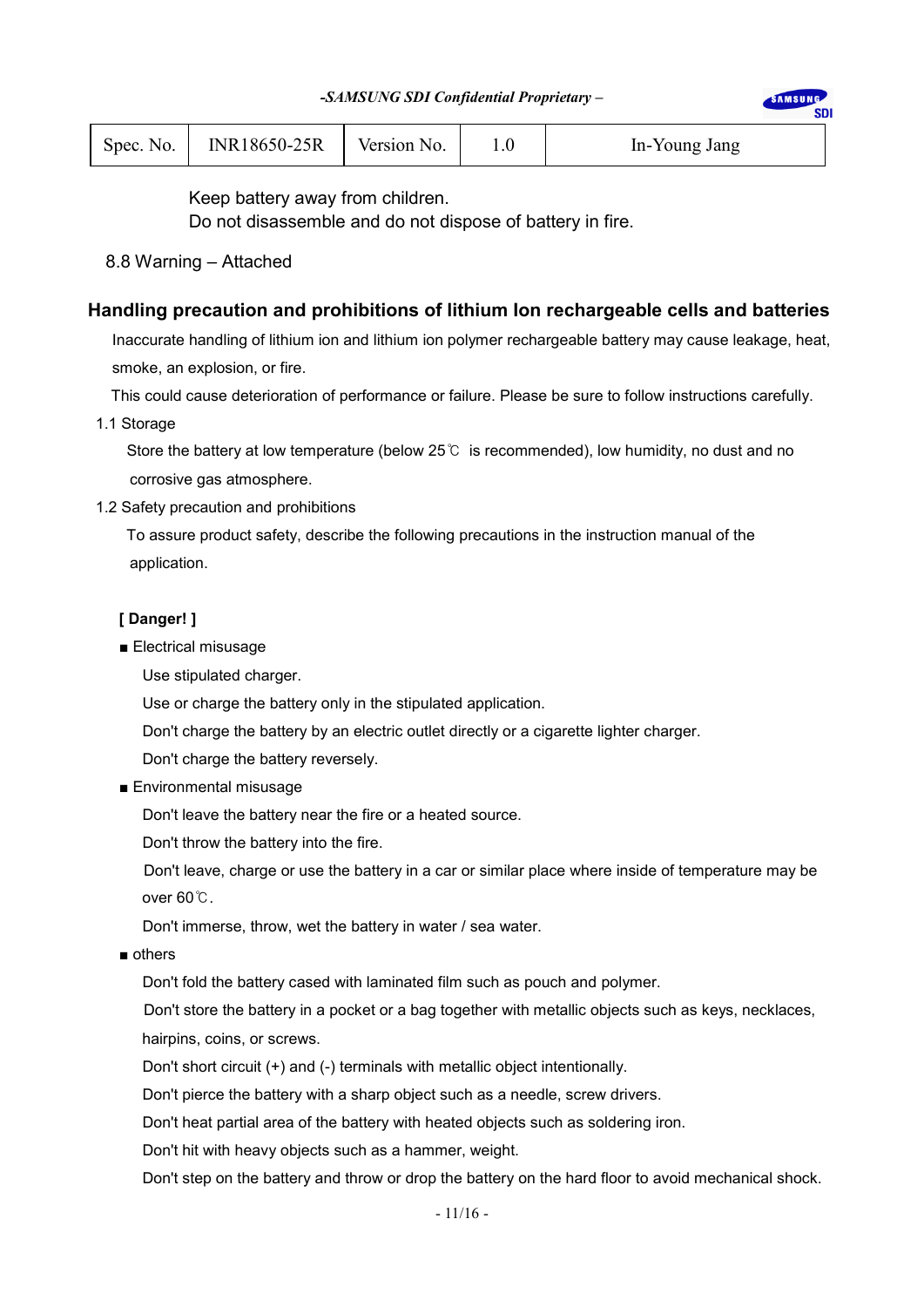| Spec. No. | $INR18650-25R$   Version No. |  |  | In-Young Jang |  |
|-----------|------------------------------|--|--|---------------|--|
|-----------|------------------------------|--|--|---------------|--|

Don't disassemble the battery or modify the battery design including electric circuit.

Don't solder on the battery directly.

Don't use seriously scared or deformed battery.

Don't put the battery into a microwave oven, dryer or high-pressure container.

Don't use or assemble the battery with other makers' batteries, different types and/or models of

batteries such as dry batteries, nickel-metal hydride batteries, or nickel-cadmium batteries.

Don't use or assemble old and new batteries together.

#### **[ Warning! ]**

Stop charging the battery if charging isn't completed within the specified time.

Stop using the battery if the battery becomes abnormally hot, order, discoloration, deformation, or abnormal conditions is detected during use, charge, or storage.

Keep away from fire immediately when leakage or foul odors are detected. If liquid leaks onto your skin or cloths, wash well with fresh water immediately.

If liquid leaking from the battery gets into your eyes, don't rub your eyes and wash them with clean water and go to see a doctor immediately.

If the terminals of the battery become dirty, wipe with a dry cloth before using the battery.

The battery can be used within the following temperature ranges. Don't exceed these ranges.

The operating temperature is based on the cell surface temperature in hottest position in pack.

Charge temperature ranges :  $0^{\circ}$  ~  $50^{\circ}$ 

Discharge Temperature ranges : -20℃ ~ 75℃

Store the battery at temperature below 60℃

Cover terminals with proper insulating tape before disposal.

#### **[ Caution! ]**

■ Electrical misusage

Battery must be charged with constant current-constant voltage (CC/CV).

Charge current must be controlled by specified value in cell specification.

Cut-off voltage of charging must be less than 4.2 + 0.05V

Charger must stop charging battery by detecting either charging time or current specified in cell's specification.

Discharge current must be controlled by specified value in cell's specification.

Cut-off voltage of full discharging and recharging must be over 2.5V.

■ others

Keep the battery away from babies and children to avoid any accidents such as swallow.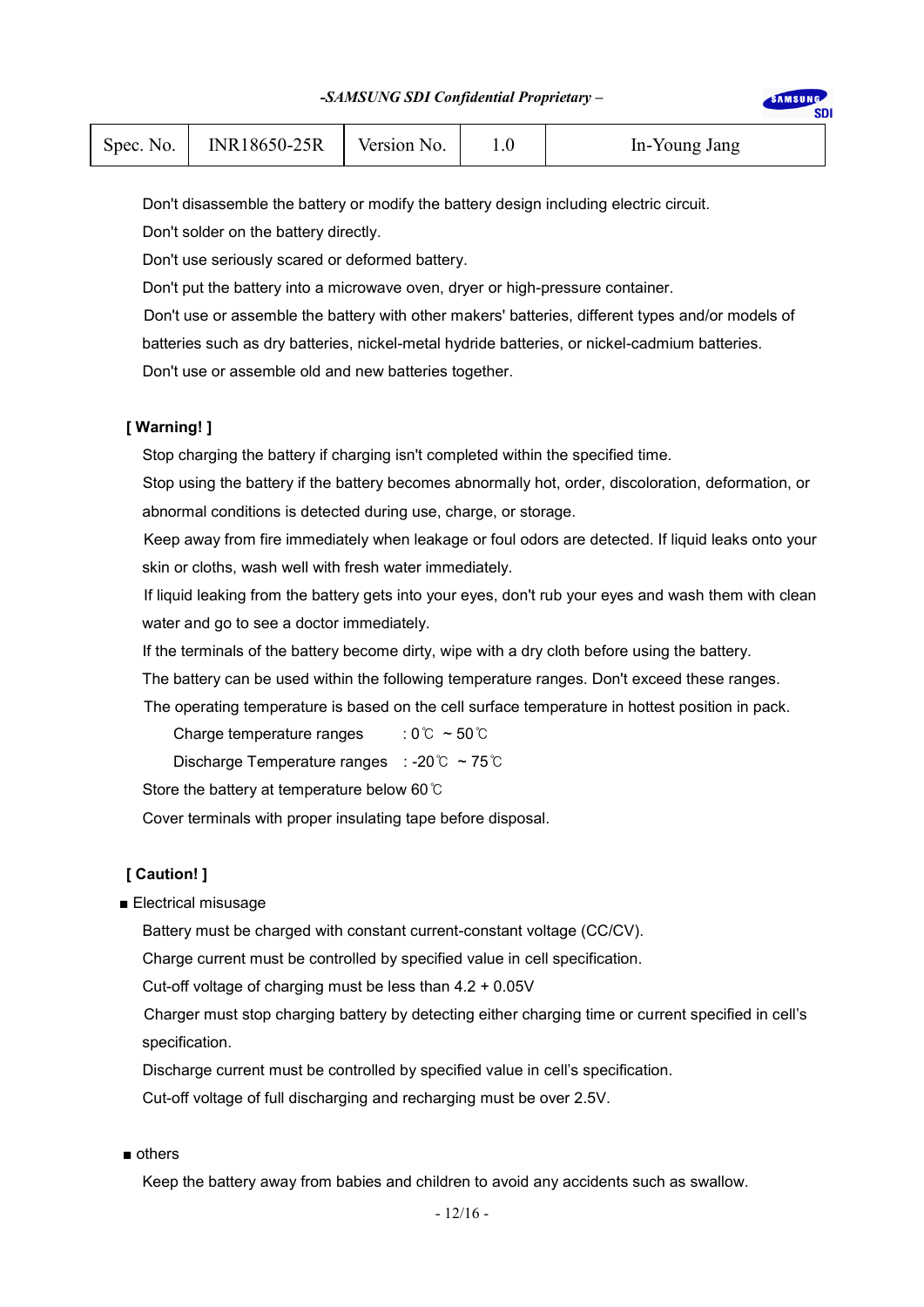#### *-SAMSUNG SDI Confidential Proprietary –*

| Spec. No.   INR18650-25R  <br>Version No. | In-Young Jang |
|-------------------------------------------|---------------|
|-------------------------------------------|---------------|

If younger children use the battery, their guardians should explain the proper handling method and precaution before using.

 Before using the battery, be sure to read the user's manual and precaution of it's handling. Before using charger, be sure to read the user's manual of the charger.

Before installing and removing the battery from application, be sure to read user's manual of the application.

Replace the battery when using time of battery becomes much shorter than usual.

Cover terminals with insulating tape before proper disposal.

If the battery is needed to be stored for an long period, battery should be removed from the application and stored in a place where humidity and temperature are low.

While the battery is charged, used and stored, keep it away from object materials with static electric chargers.

#### **Safety handling procedure for the transporter**

■ Quarantine

Packages that are crushed, punctured or torn open to reveal contents should not be transported. Such packages should be isolated until the shipper has been consulted, provided instructions and, if appropriate, arranged to have the product inspected and repacked.

■ Spilled product

In the event that damage to packaging results in the release of cells or batteries, the spilled products should be promptly collected and segregated and the shipper should contact for instructions.

#### **Design of positioning the battery pack in application and charger**

To prevent the deterioration of the battery performance caused by heat, battery shall be positioned away from the area where heat is generated in the application and the charger.

#### **Design of the battery pack**

Be sure adopting proper safe device such as PTC specified type or model in Cell Specification. If you intend to adopt different safety device which is not specified in Cell Specification, please contact Samsung SDI to investigate any potential safety problem.

Be sure designing 2nd protective devices such as PCM at the same time to protect cell just in case one protective device is fault.

Please contact following offices when you need any help including safety concerns.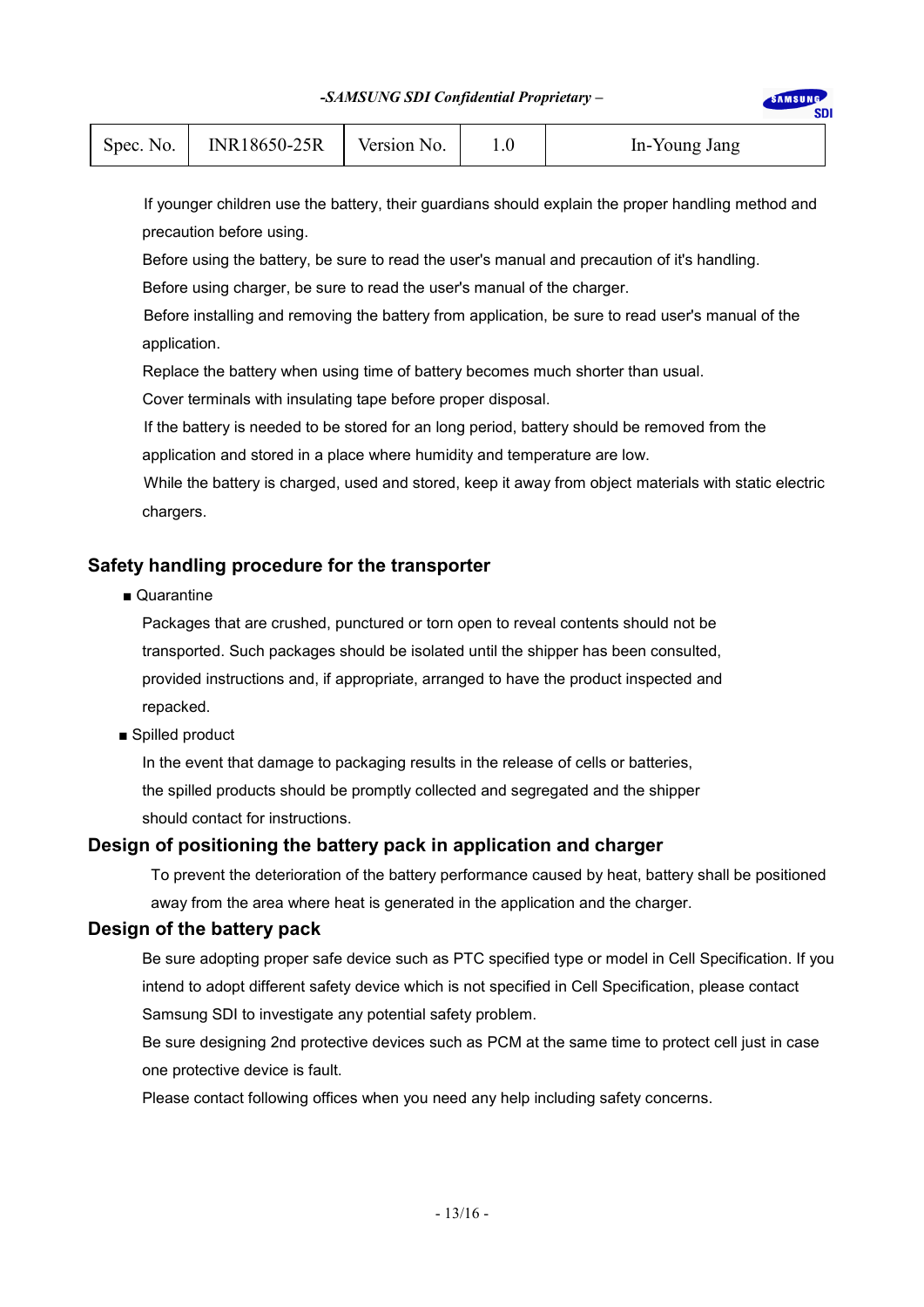**SDI** 

| Spec. No. | $INR18650-25R$ Version No. |  |  | In-Young Jang |
|-----------|----------------------------|--|--|---------------|
|-----------|----------------------------|--|--|---------------|

# **Samsung SDI emergency contact information**

#### ■ Samsung SDI Cheonan factory CS group

508, Sungsung-dong, Cheonan-si, Chungnam, Korea Tel:(+82)70-7125-1806 Fax:(+82)41-560-3697

#### ■ Samsung SDI America office.

18600 Broadwick Street Rancho Dominguez CA 90220 Tel:(+1)310-900-5205 Fax:(+1)310-537-1033

#### ■ Samsung SDI Taiwan office.

Rm. 3010, 30F., 333, Keelung Rd. Sec. 1, Taipei, Taiwan Tel:(+886)2-2728-8469 Fax:(+886)2-2728-8480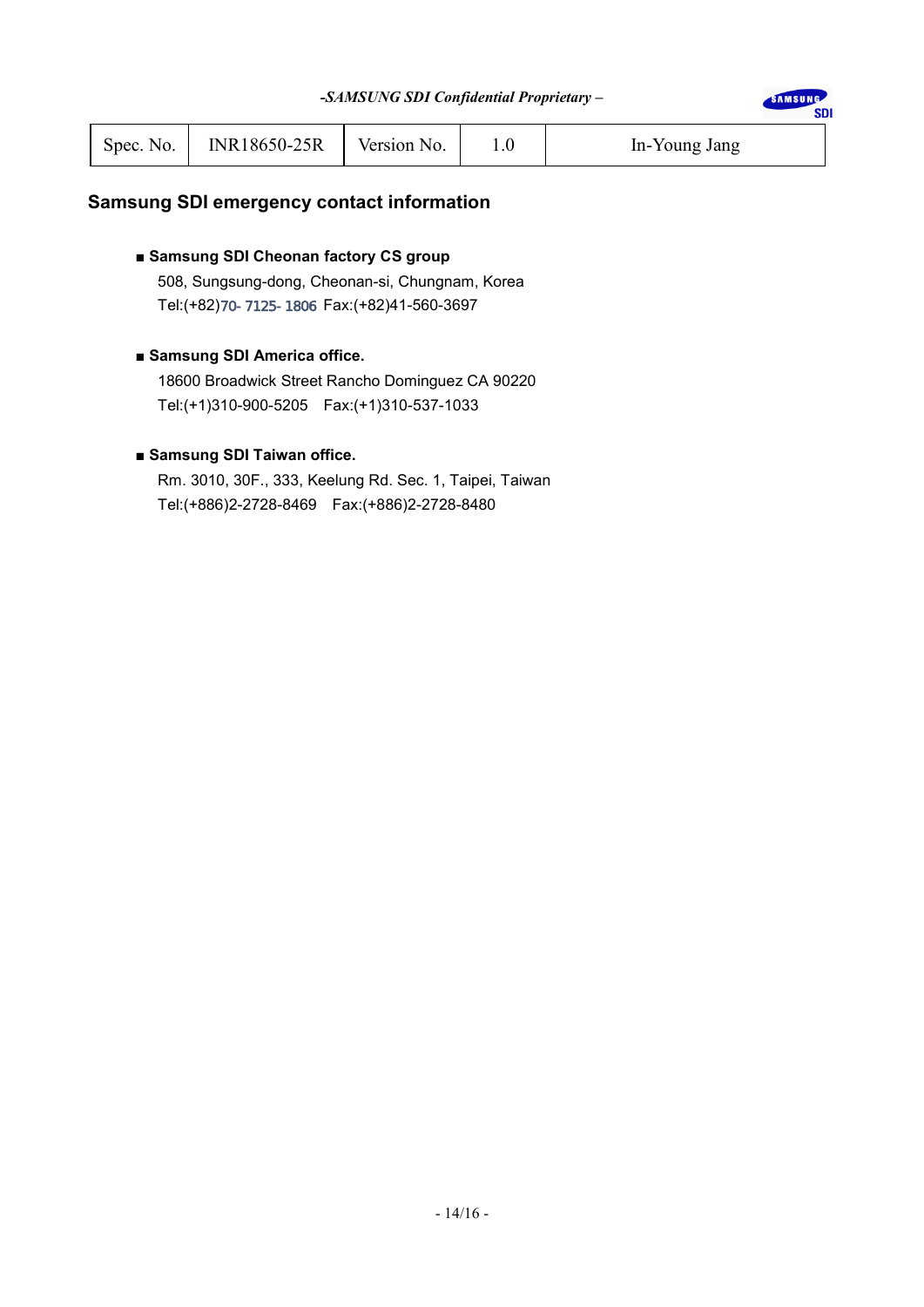**SDI** 

| Spec. No. | <b>INR18650-25R</b> | Version No. |  | In-Young Jang |
|-----------|---------------------|-------------|--|---------------|
|-----------|---------------------|-------------|--|---------------|

# **Additional remarks**

- Cell package : The bare cell is packed by which packaging material, PET tube.
- Model and tube marking : there are three lines on the cell tube as follows.

| Line $1: INR18650-25R$ --- cell model name |                                                                |
|--------------------------------------------|----------------------------------------------------------------|
| Line 2 : SAMSUNG SDI --- cell manufacturer |                                                                |
| Line $3:2D51$                              | --- date code (Capacity; "2" is over 2.0Ah, Year, Month, Week) |

■ Lot marking : There are three lines on the cell metal can as follows.

|  | Line 1 : J5D5 --- 1 <sup>st</sup> digit: Line number ("1" for cylindrical line No.1, "J" for cylindrical line No. 8) |
|--|----------------------------------------------------------------------------------------------------------------------|
|  | 2 <sup>nd</sup> digit: Final number of Model Name ("5" is INR18650-25x)                                              |
|  | $3rd$ digit: Year ("D" is 2013)                                                                                      |
|  | $4th$ digit: Month ("5" is May; A is Oct., B is Nov., C is Dec)                                                      |
|  | Line 2 : 45221 --- $1st$ digit: Negative coater number ("7" is No. 7 coater)                                         |
|  | $2^{nd}$ ~ 4 <sup>th</sup> digit: Batch number                                                                       |
|  | 5 <sup>th</sup> digit: Serial No. of assembling                                                                      |
|  | Line $3:62F1$ --- 1st digit: Date ("6" is 6th day; 10 is A, 11 is B)                                                 |
|  | 2nd digit: Serial No. of winding in a batch                                                                          |
|  | 3rd digit: Reel No ("F" is F reel; A is A reel, B is B reel,  F is F reel)                                           |
|  | 4th digit: Winding Machine No. ("1" is No.1 winder)                                                                  |